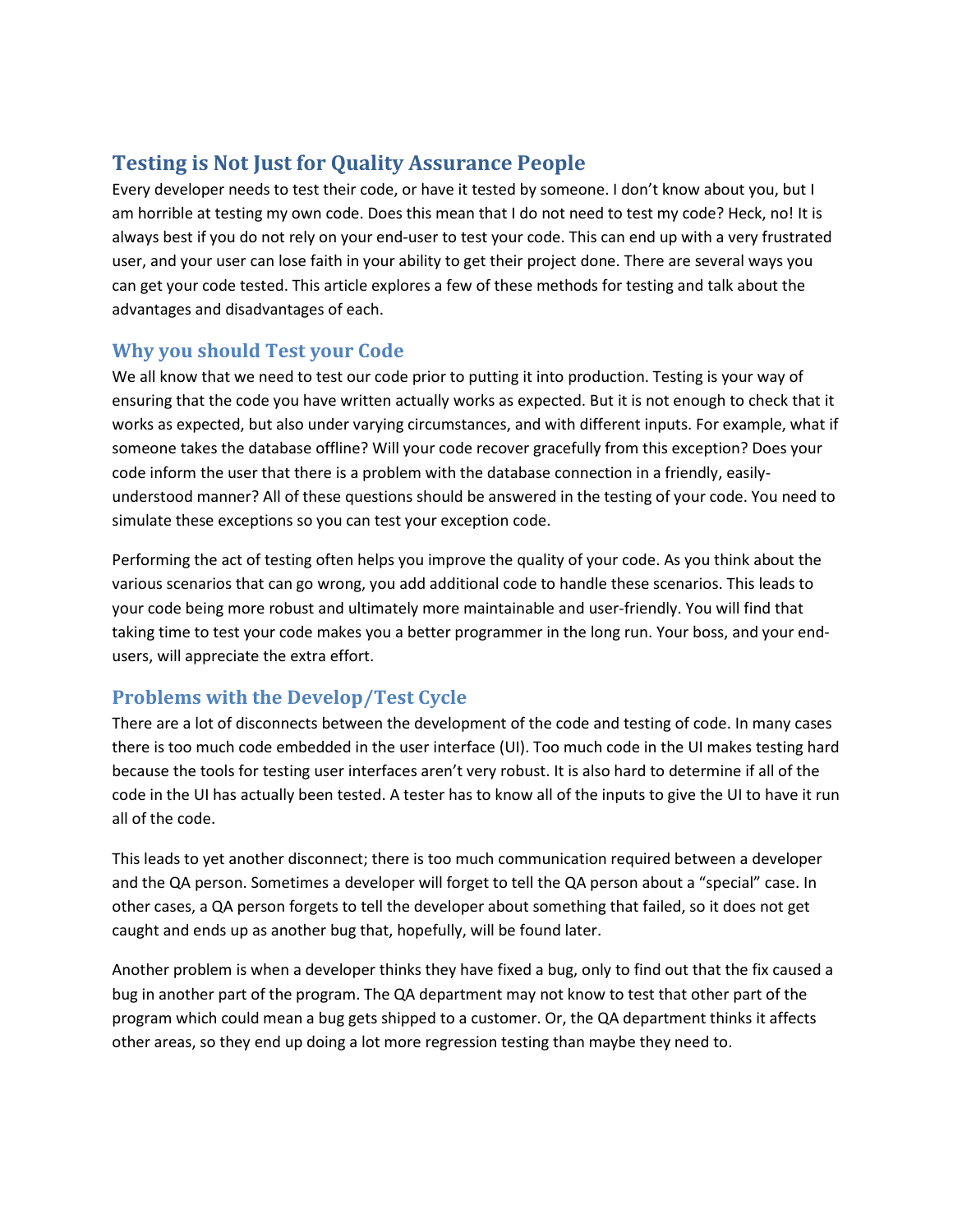#### **How to Test Your Code**

There are many different methods used to test code. Here are some different methods you can use to ensure you are writing quality code.

- 1. Use a Quality Assurance (QA) person or company
- 2. Have your end-user test
- 3. Have a co-worker test
- 4. Write code to test your code

Of the above listed methods of testing, the first three involve humans, while the last one is a more automated approach. Let's look at these different methods of testing code.

#### **The Human Approach**

Having a human test your code does have a lot of advantages. First off a human is going to be able to click on different buttons and test the UI very well. Having different people test your code can be helpful because each person may think of different things to test. In addition it will take less time up front to develop your software.

But just as there are advantages to using humans for testing, there are also disadvantages. Testers find bugs, document them and push them back to you to re-code. After this, the tester has to go back and retest. You will find this takes a lot more time in the long run. Many times prior to testing someone has to create records in a database, and afterwards get rid of tables, records, or files on disk. This is a very time-consuming and error-prone operation. You also find that the burn-out rate for QA people is very high. You frequently have a high turnover rate in this job function. So there are many down-sides to using humans to perform testing.

#### **The Automated Approach**

Instead of having a human do all the testing, you should start to use the great testing tools that are available in Visual Studio to create automated tests. Unit testing has become very prevalent in today's professional software shops. Unit testing simply means you write a program, or most likely a series of programs to test each line of code you write to ensure that it operates properly under all circumstances.

While this sounds like a lot of work, and it can be more work up-front, you will more than make up that time by avoiding multiple regression tests by a human. You can automate the setup and tear down of databases, files, etc. With the correct architecture you can automate almost all the various inputs a human tester would have to enter by hand.

You will also save the time you normally eat up when you do your own testing by pressing F5 to start Visual Studio, wait for the compile process, click through a half dozen menus to finally get to the point where you want to start testing. As you know, this can sometimes take 15 seconds to a minute depending on how large your application is. Instead, you can run one or two tests in just a couple of seconds. This will add up in saving you many hours over the complete development cycle.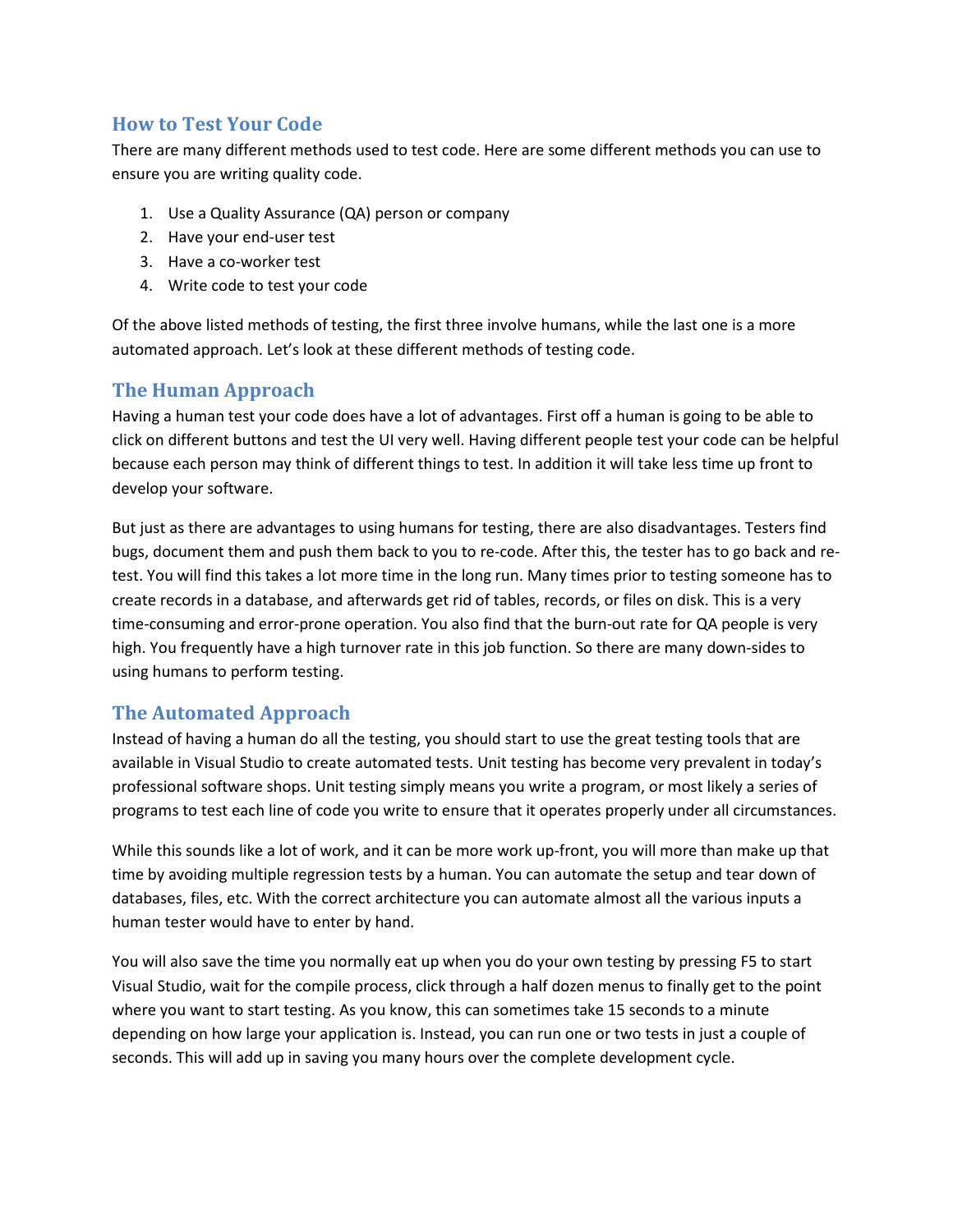As you can see, there are many advantages to an automated approach over a human approach to testing. Automated tests are repeatable as opposed to having a human who might forget to test something. You will end up with more of your code tested because things won't be forgotten. Because you will be forced to think of how to test your code while you are writing it, you will write better code. You will also save time on the setup and the tear down of the tests since these tasks can also be automated.

Of course, there are disadvantages to the automated approach as well. First of all, it does take more time up-front to develop these tests. Automated tests are only as good as the person that develops the tests. The tools to test user interfaces are not too great at this time without spending a fortune on third party testing tools. Of course, if you are using good N-Tier techniques, MVC, MVP, MVVM or similar design patterns, there should be very little UI for you to test anyway.

### **Which Approach Should You Use?**

The big question is this: do you use automated unit tests or do use a QA department? I still think you need a little of both. You want to get as many automated tests as you possibly can as this will save a lot of regression testing. Then the QA department can focus more on system testing, workflow and ensuring the correct data is flowing all the way through the application. The QA department can also focus on the UI features that are difficult to automate. A good mix of the two will go a long way toward making your applications much more robust and error free.

## **Architecting Your Code for Testing**

As you are coding your application there are things you can do to prepare to take advantage of unit testing. Correctly architecting an application will do wonders for re-usability, readability, upgradeability, maintainability and testability. Take advantage of the design patterns that exist today such as MVC, MVP, MVVM or derivatives thereof. All of these patterns help you remove code from the user interface layer of your application. Removing code from the UI layer is this is the single best thing you can do to have a well architected, easily testable application.

Your UI code should strive to just call or bind to classes. Each class you write is where all the logic is contained for your application. Moving all application logic into classes, you take advantage of the various unit testing tools in Visual Studio. All of these classes should be combined into assemblies to aid not only in testing, but also in re-usability.

Other techniques you should employ are to make your methods as small as possible. A method should do one thing and one thing only. This makes testing that method easy as you most likely will only need to write one method to test that method. It is better to have many smaller methods and smaller tests, than one large method with lots of tests against that one method. One last technique is to use code generation tools for generating your CRUD layer. Create, Read, Update and Delete logic is employed in almost all business applications and is very standard code. There is no reason to hand-write this code with all of the tools available today to generate it. And, generated code is generally code you do not need to test. If the code generator is good, it will generate bullet proof code every time.